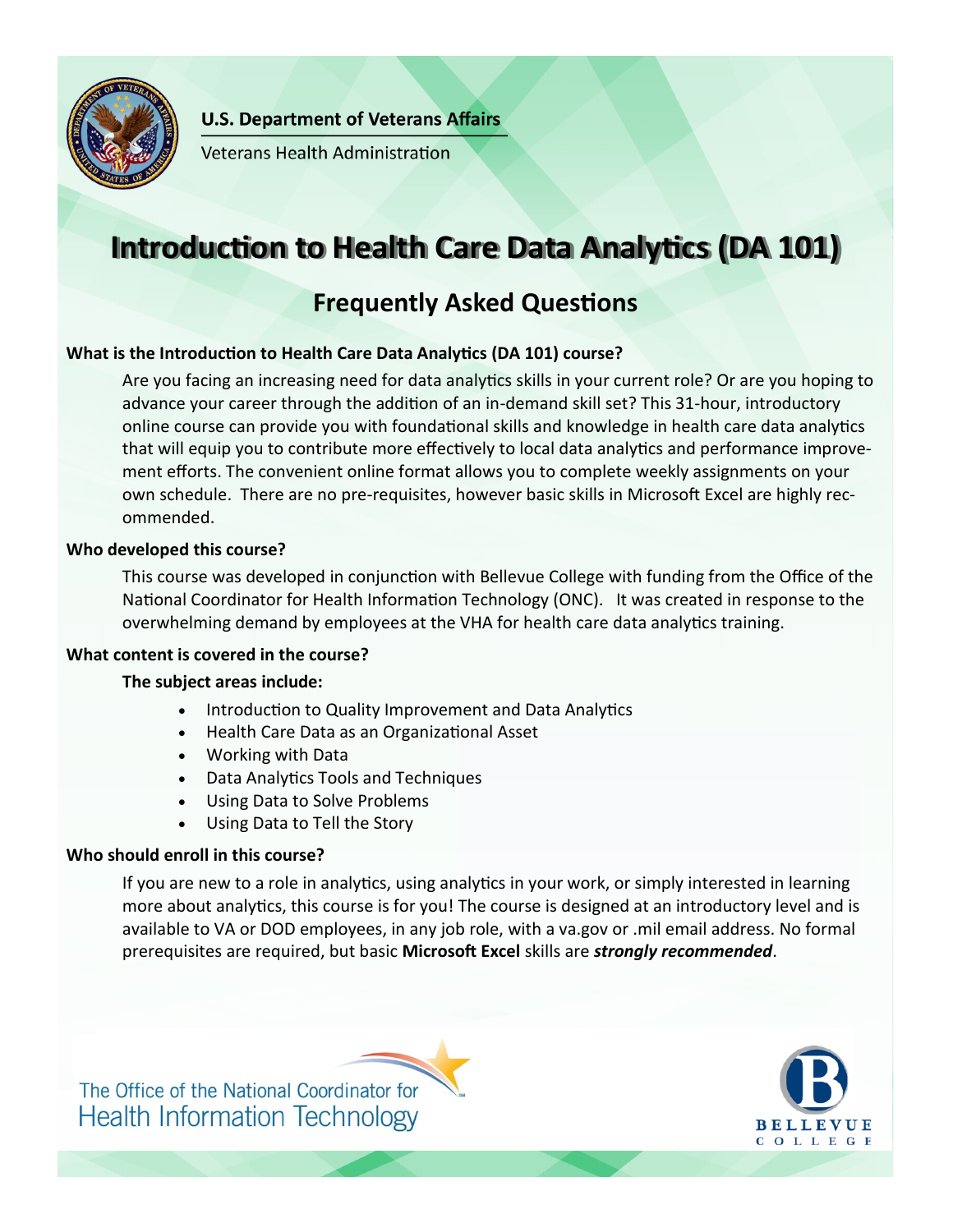# Introduction to Health Care Data Analytics (DA 101) Frequently Asked Questions Continued

#### **What will I receive upon completion?**

- The course requires completion of at least 80% of the material in order to receive credit. Participants also need to achieve a grade of at least 80% on assessment questions. Students who successfully complete all requirements of the course will receive a VA-issued certificate of completion.
- We encourage you to share your certificate of completion with your supervisor and include it in your Individual Development Plan (IDP).
- Students who successfully complete the course will receive a certificate of completion and any approved relevant accreditations.

#### **Is this course accredited?**

Accreditation of 31 hours is offered for the following: Accreditation Council for Continuing Medical Education (ACCME); Accreditation Council for Continuing Medical Education-Non-Physician (ACCME-NP); Accreditation Council for Pharmacy Education (ACPE); American Psychological Association (APA); American Nurses Credentialing Center (ANCC); Association of Social Work Boards (ASWB); National Board for Certified Counselors (NBCC); and New York State Education Department Social Work (NYSED SW). Also approved for AMA PRA Category 1 Credit (ABPM Clinical Informatics Diplomates may request credit to-wards ABPM MOC Part 2A (LLSA) requirements). This course can also be used towards CA-HIMS and CPHIMS recertification.

#### **How do I register?**

- 1. There are three to four sessions offered per year. Please register for only one session.
- 2. Register [HERE.](https://vatraining.remote-learner.net/mod/page/view.php?id=18438) If you already have an ac-<br> **Example 2. Count on the VHA Health Informatics** Online Classroom you will use the same Us- er Name and Password. If you do not have an account you can create one using your **.va** or **.mil** email address.
- 3. QR Code for registration ease:

#### **What is the time commitment?**

The course is approximately 31 hours in total, and is comprised of six modules in addition to a required case study.

#### **Do I need supervisory approval?**

Supervisory approval is not required for this course. However, if you choose to participate during your normal work hours, then supervisory approval is necessary.

#### **What is the course format?**

This course is 100% online, with convenient 24/7 access that allows you to complete the weekly assignments on your own schedule. You can access all course materials through the VHA Health Informatics Online Classroom provided through Moodle (a learning management system) using any PC or mobile device with Internet access. The course website can be accessed at [https://](https://vatraining.remote-learner.net/) [vatraining.remote](https://vatraining.remote-learner.net/)-learner.net/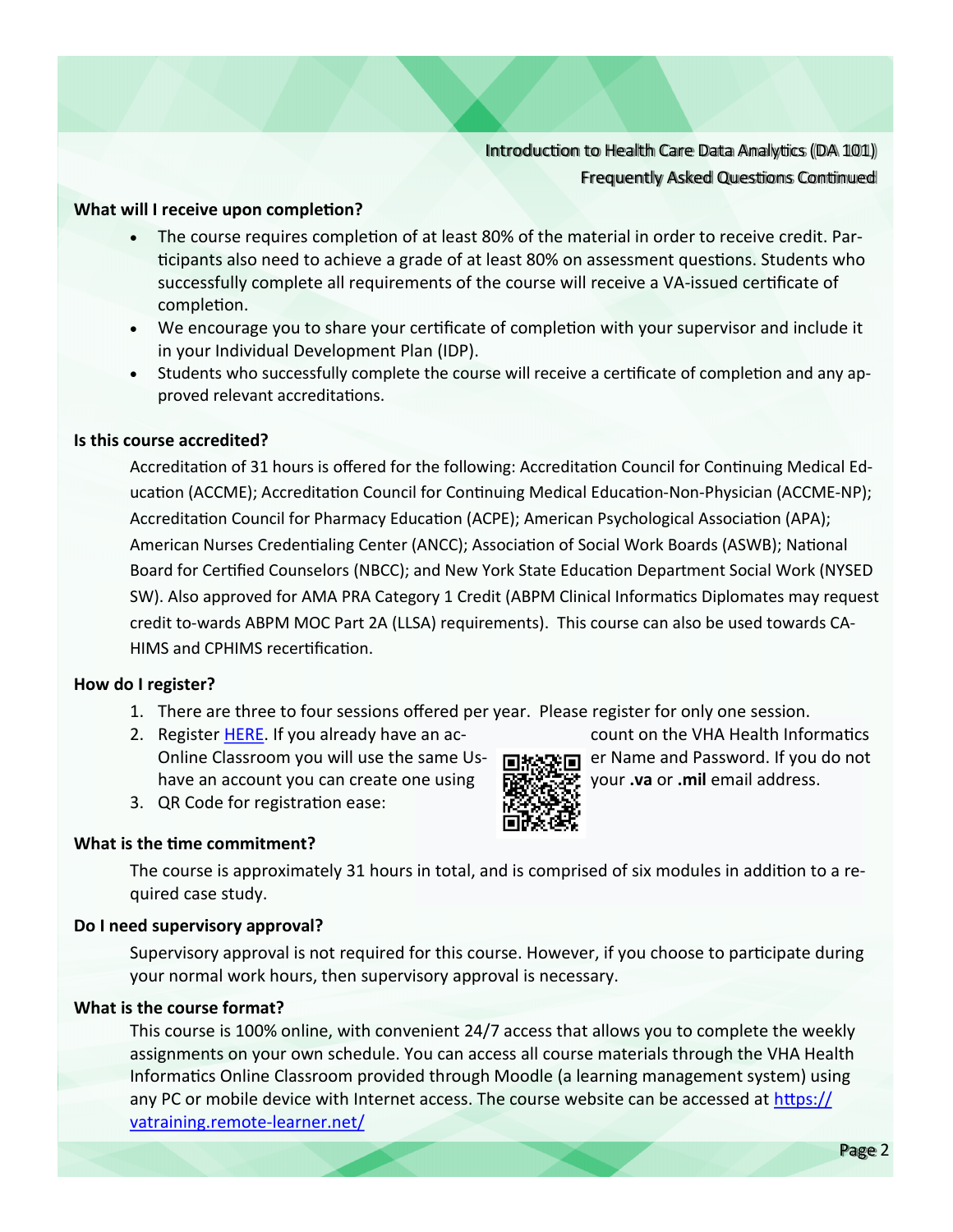# Introduction to Health Care Data Analytics (DA 101)

Frequently Asked Questions Continued

#### **How do I access the course?**

The course is available via the internet. You do not need to be connected through the VA network to complete this course. [https://vatraining.remote](https://vatraining.remote-learner.net/)-learner.net/

#### **What are the course requirements?**

The course requires

- Commitment to complete the 31 hour course within the scheduled timeframe.
- Completion of at least 80% of the material in order to receive credit.
- Achieve an average score of 80% or higher on assessment questions.
- Complete assigned learning activities and case study.
- Participate in online discussion forums, complete a post-test and course evaluation.

Students who successfully complete the course will receive a certificate of completion and any approved relevant accreditations.

### **How is this program different from the Healthcare Analytics Certificate Program (HACP) offered by Nebraska Methodist College?**

The VA [Healthcare Analytics Certificate Program](http://blog.methodistcollege.edu/hacp) (HACP) offered by Nebraska Methodist College is a more advanced data analytics course. It is a non-credited certificate program consisting of a series of *four* 10-week, online courses available to VA employees. Students in the program learn to perform complex analyses, translate information into knowledge; coach and mentor others in the use of data, and lead teams in identifying relevant data to support systems improvement. The cost *per course* is listed on the site, in addition to the cost of textbooks.

The Introduction to Data Analytics (DA 101) course is an asynchronous online course. This introductory analytics course provides participants with foundational knowledge of the role and value of data analytics in healthcare. The DA 101 course was designed to provide participants with a basic understanding of health care data analytics and can be considered complementary with the HACP as a suggested pre-requisite. The DA 101 course is available to VA and DOD employees at no cost.

There is some content overlap with the HACP (e.g., statistical concepts, data mining), however, the HACP is a more rigorous curriculum with greater time commitment. If you have already completed the certificate program, the DA 101 course could serve as a refresher.

#### **Is there a required textbook?**

Trevor L. Strome (2013). *Healthcare Analytics for Quality and Performance Improvement*. John Wiley & Sons, Inc.

The textbook chapters are available for download at no cost to students via **TMS 2.0** through **Skill-**

Page 3 **soft Books** or available for purchase online. Instructions on how to download the textbook chapters are included in the course.